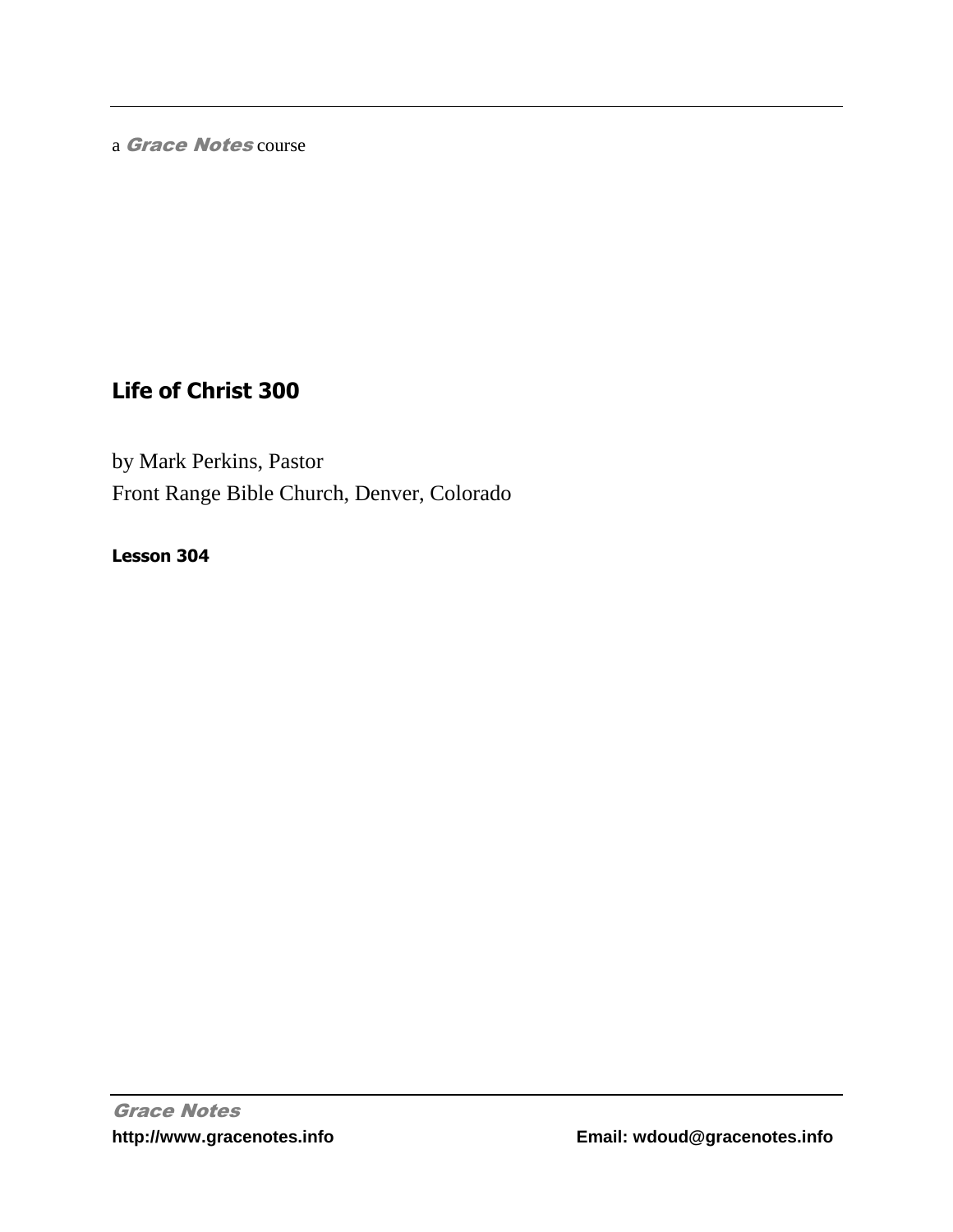## Life of Christ 304

### **Contents**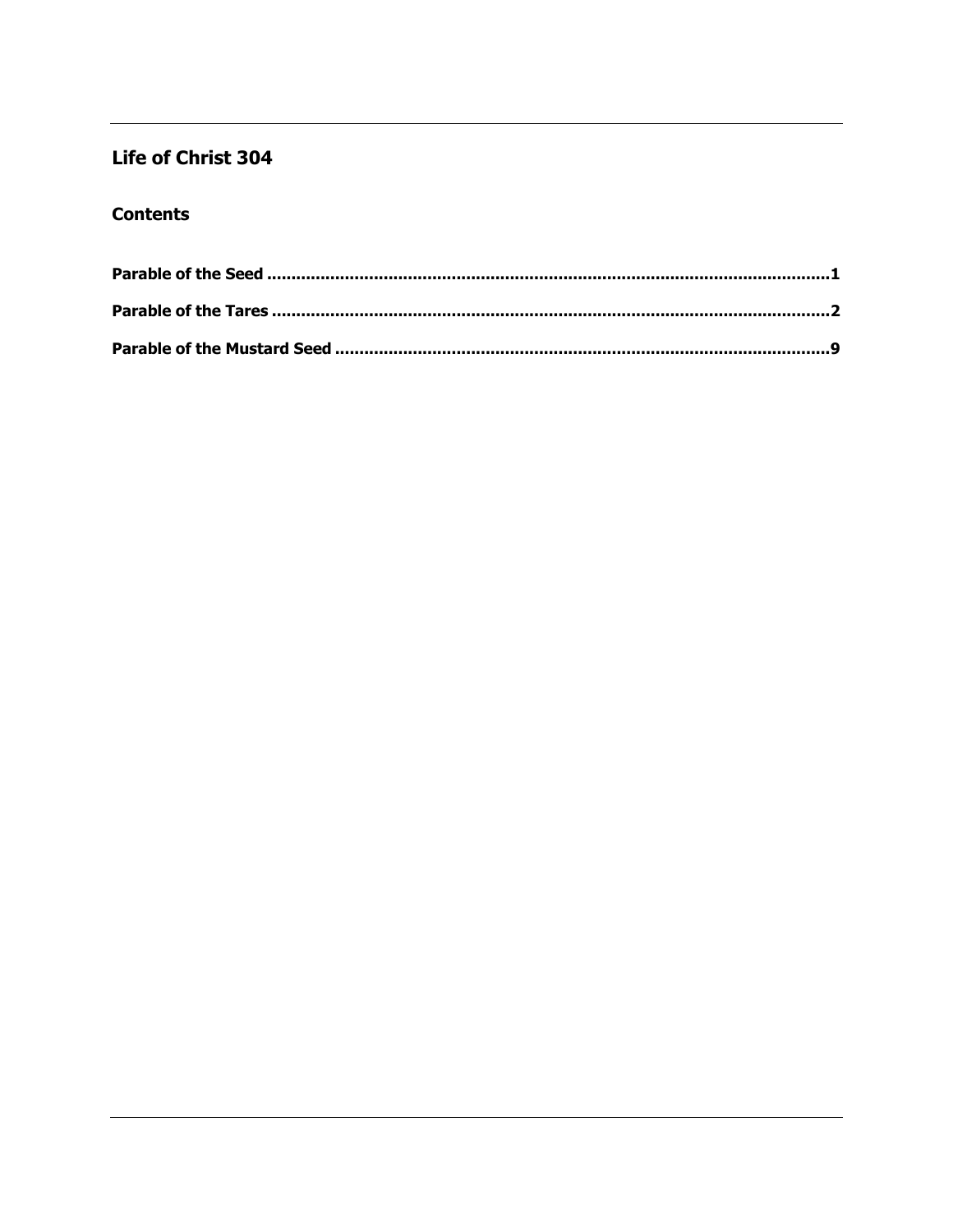### <span id="page-2-0"></span>**Parable of the Seed**

#### Mark 4:26-29

"(26) And He was saying, 'Thus the kingdom of God is like a man who casts seed upon the earth, (27) and he lays down and rises up night and day, and the seed sprouts and grows - how? He himself does not know. (28) The earth is productive automatically, first a blade then a stalk then a full grown wheat grain on the stalk. (29) Now whenever the crop matures, he immediately sends the sickle, because the harvest has stood together."

#### Introduction:

This is the second of the kingdom parables, following the parable of the sower.

Its intent is to teach a truth about the kingdom of God; the millennial kingdom which Jesus the Messiah is introducing to the world at this time.

Remember that although this is the millennial kingdom of Christ some of these things may indeed be dispensational constants - things which are true in every era of human history.

We may therefore find many truths that apply to us in these parables.

II. The Interpretation.

The imperfect tense of the verb LEGO here depicts Christ as saying this particular parable over and over. Again there is the record of repetition unto inculcation.

Christ compares the kingdom of God to a man who casts seed upon the earth. All of the verbs in this verse and the next are in the subjunctive mood. Mark does this in order to communicate the fictional nature of the parable, because the subjunctive is the mood of unreality. It delineates action that is not real. He is not talking about any man in particular, but a fictional man, an example for the sake of illustration.

The point of comparison is to the man, not to the seed. ANTHROPOS is the predicative nominative of this first sentence. So we will concentrate on the perceptions and actions of the man, and compare them to the kingdom of God.

The first thing that the man does is cast seed on the ground.

Next, he lies down at night and gets up in the morning. This is a literary way to tell us that some time has past. The few days and weeks of the germination period of the seeds goes by.

Then the man comes out one morning and notices that the seeds have sprouted, and on succeeding days he sees those young sprouts grow. His perception is interesting, though. He has no clue as to how all of this has happened.

From his point of view, the earth has automatically produced a blade and then a stalk and then a stalk laden with grain.

Now the verb KARPOPHOREI is in the present indicative.

This indicative mood tells us that this is not hypothetical, but a general principle of plant growth.

AUTOMATE means that the ground is seen as producing this plant all by itself. This is an observational truth, even though there are many more details than meets the naked eye.

But it does not matter to him how it has occurred, when the crop has matured, he goes and gets his sickle and harvests the crop.

This man is a typical farmer. He has no master's degree in agronomy or a PhD in botany. He really does not know how the plants grow - it is a great wonder to him. But by golly when those stalkheads are full with the grain he sure knows what to do - he gets his sickle and starts harvesting.

Now the kingdom of God is like this man - not like the plants, but like the man.

This cannot be the point of view of God toward the kingdom of God; God is not at all ignorant of how things work in His kingdom.

Therefore, it must be the viewpoint of man, and even of believers who reside in the kingdom and observe its happenings.

The harvest then would be the vagaries of human volition as observed by anyone in the kingdom of God.

Think about it: this parable follows the parable of the sower, which classifies bad and good decisions related to the kingdom of God.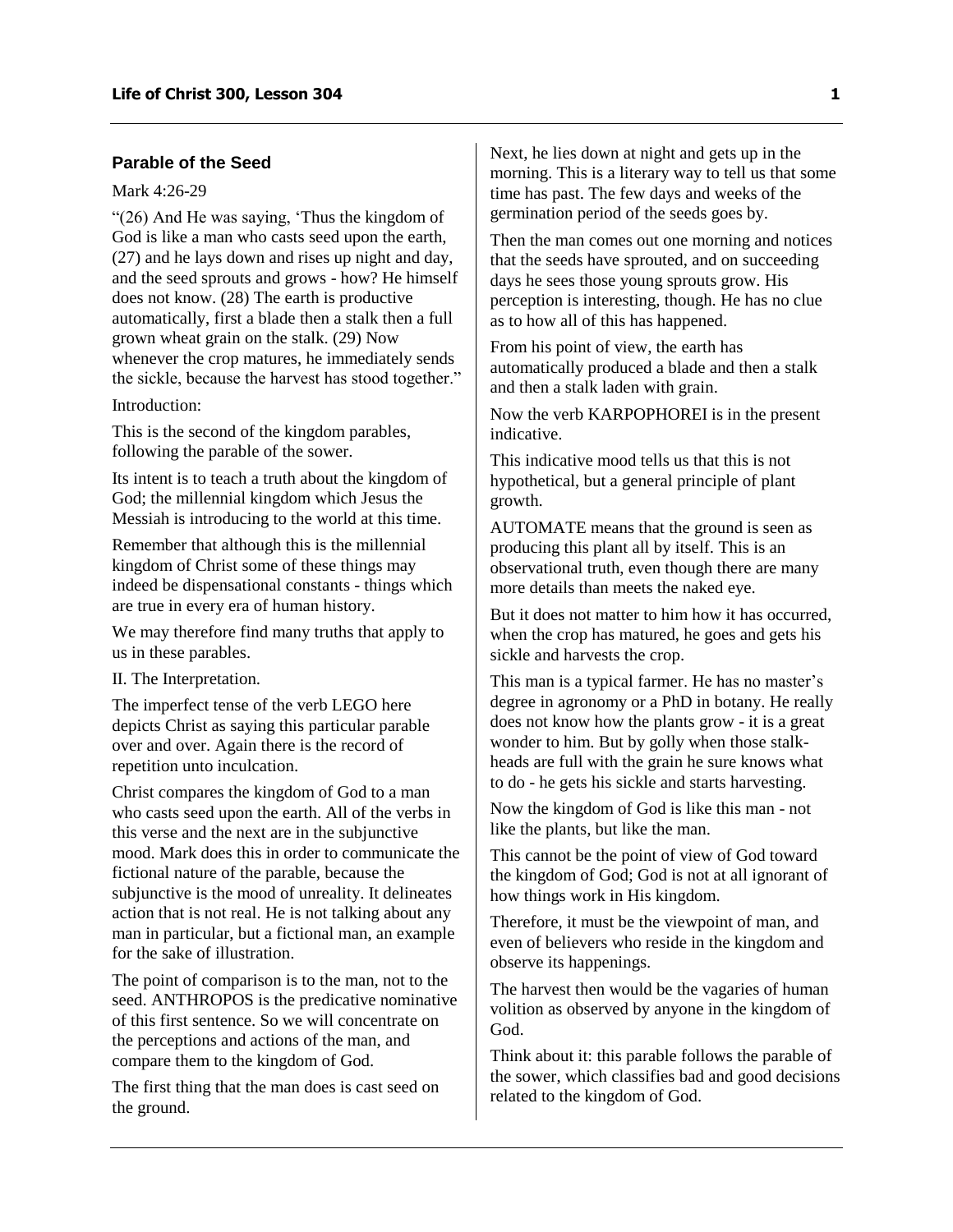From the outside, we may observe that a person is distracted from the plan of God - their life is in the thorns. Or we may observe that their life is the seed sown on the road and they are refusing to understand the impact of the gospel they have heard.

But how can we know every influencing factor? Even if we may know some, we can never know the microcosm of someone's decision making.

The human mind is incredibly complex. Add to it years of unique experience that no one else can experience, and you can see the difficulty in understanding the decisions that people make.

Although we can observe results, it is not often that we have a clear picture of the reason. This parable exhorts us not to take concern over what we do not understand. Rather, it is up to us to do our duty.

As the farmer does not understand the microcosm of the growth of his crop, and yet he goes out with his sickle and harvests, so also are we to bring in the spiritual harvest of the kingdom of God.

This is certainly a dispensational constant, true as ever in our time as in the time of our Lord.

You do not have to be a great psychologist in order to plant the seeds and bring in the harvest of the Lord.

You do not have to have the least bit of education in order to take up your own sickle.

Although the human soul is complex, and the reasons for becoming a bad patch of ground for the gospel seed are many, there are no excuses for negative volition. God in His holiness will not allow a single excuse to impugn the integrity of the work of His Son on the cross.

Their excuses are not really our business. There are going to be excuses that you will never understand and never come to know. But it will be obvious that the excuse is in operation when the person becomes one of three bad soil types.

A person refuses to understand the gospel; does it matter why?

A person refuses to undertake spiritual growth immediately after they are saved; does it matter why?

A person becomes distracted and rejects the doctrinal way of life; does it matter why?

Their excuses will make them accountable before the judgment seat of Christ, or even the Great White Throne.

The farmer is accountable for the harvest, and not for understanding the microcosm of botany.

Likewise, we will be accountable for our spiritual harvest, but not for understanding the microcosm of psychology behind the positive or negative volition.

Being accountable for the harvest means doing your duty as an ambassador for Christ and as a team member in a local church.

(1) When you have an opportunity, give the gospel. Make your own opportunities and let the Holy Spirit do the rest.

(2) When you run into excuses and negative volition, you can take appropriate action:

(a) When you get the chance, reiterate the truth. Their excuses do not matter.

(b) Continue to demonstrate in your life what the benefits to a relationship with God are. Show everyone what it is like to be content in God and live an abundant life. Demonstrate to them by your happiness just what the eternal advantage is.

(c) Continue to pray that God will intervene in their lives so that they will realize that they are living lives full of excuses, and relinquish them.

But you do not have to become involved to the point where you are analyzing their excuses and counseling their negative volition. Christ specifically says here that this is not a requirement.

#### <span id="page-3-0"></span>**Parable of the Tares**

Matthew 13:24-30; 36-43.

Introduction:

Two parables have been told related to the kingdom of God; they form the immediate context for this third one.

The first was the parable of the sower, where Christ related bad decisions to spiritual failure.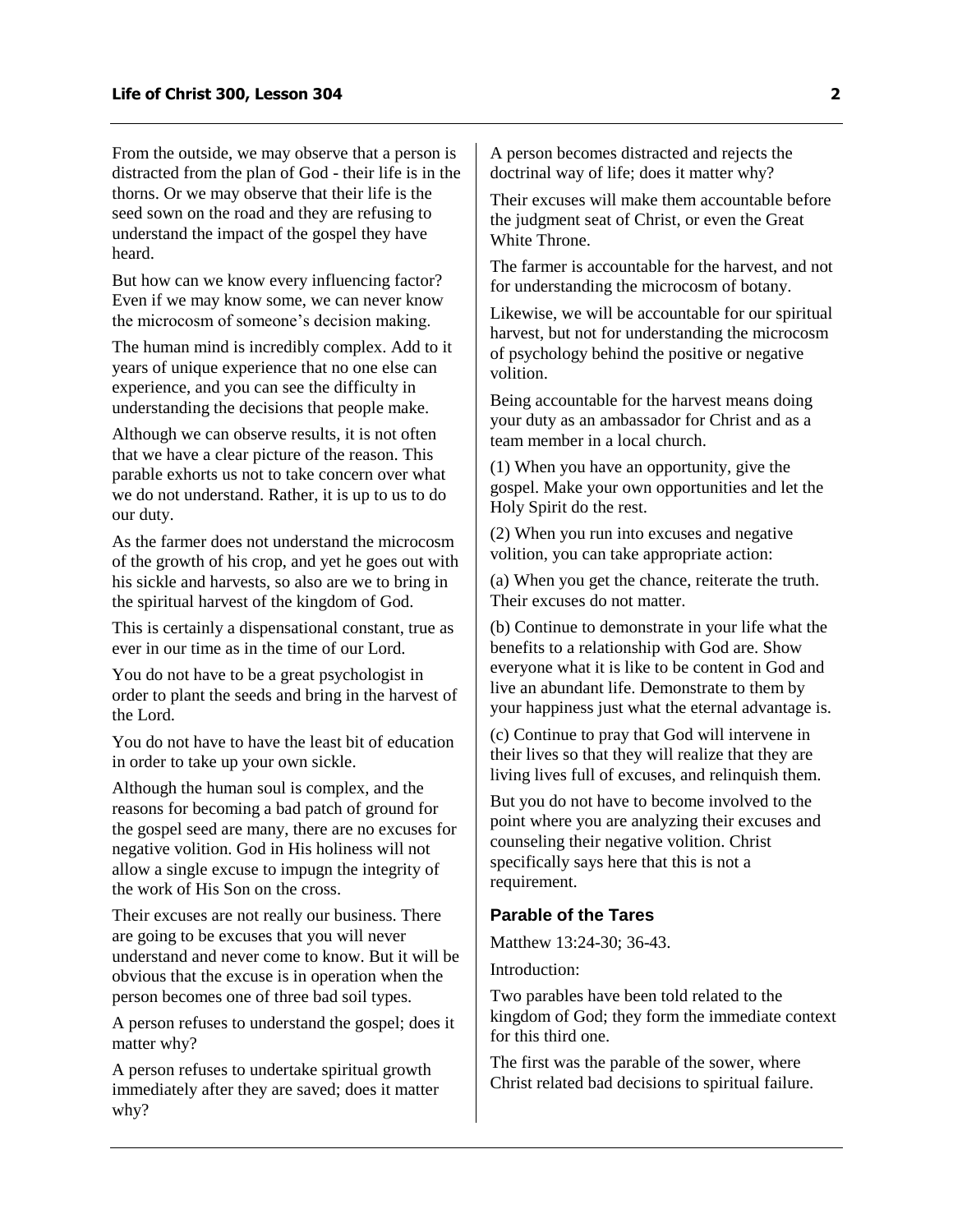The second was the parable of the seeds, where Christ told His followers how to deal with excuses.

Now we turn to a third parable that has a close relation to the first two. In this one, we will study the actions of the enemy related to Christ's desire to produce a spiritual population for His kingdom.

This parable is more of a dispensational variable than the others, because it focuses on a group called 'sons of the kingdom,' which is pretty narrow. There is also an unfolding of certain elements of the end times which will bear a looking into.

Verse twenty four introduces this third parable: "He presented another parable to them, saying: 'The Kingdom of the Heavens is compared to a man who sowed good seed in his field."

Matthew kicks off the narration with the aorist indicative of PARATITHEMI - 'present.' Christ presented another parable to them.

The idea of this verb is to lay something next to someone as a gift or an offering.

So Christ offers this to His disciples; He makes a formal presentation to them.

The adjective ALLEN modifies PARABOLEN. This adjective denotes another something in the same category as the first something.

The something here is a parable with agriculture as its point of illustration. But also there is a spiritual comparison.

The spiritual point of comparison is in the realm of evangelism, according to the proper interpretation of the first two parables.

So here is a man who sowed good seed in his field; sowing seed is of course giving the gospel.

The twenty fifth verse goes on with the narrative: "But while the men were sleeping his enemy came and sowed weeds also among the wheat and left."

TOUS ANTHROPOUS denotes men plural - the men who work for the landowner. These men are asleep when a second sowing is done.

EPISPEIRO denotes a sowing of seeds on top of the original one. What can be done?

The weeds become evident after a while. They cannot possibly be noticed immediately, since they are just seeds among seeds.

And once the weeds are noticed coming in among the wheat - well that's what happens in verse 26.

ZIZANIA is according to A.T. Robertson's Word Pictures of the New Testament "...'darnel,' a bastard wheat... This bearded darnel, lolium temulentum, is common in Palestine and resembles wheat except that the grains are black. In its earlier stages it is indistinguishable from the wheat stalks so that it has to remain till near the harvest"

The most obvious interpretation of this element seems to be Judas Iscariot.

He was indistinguishable from the other apostles, and yet he was the seed of the devil.

Verses 26-29 record the recognition of the disaster, "(26) And when the wheat grew up and bore fruit, then the weeds also became evident. (27) And the slaves of the landowner after coming forward said to him, 'Lord, didn't you sow good seed in your field?' (28) And he said to them, 'An enemy man has done this. But the slaves say to him, 'Therefore do you want us to go out and gather them up?' (29) And he said, 'No. Lest while gathering the weeds you might also root out the wheat with them."

So time passes and the wheat grows and the weeds are recognized. Thus a meeting ensues.

The slaves of the landowner come forward with an honest question - because they did not do the sowing, the landowner did.

Remember verse 24, 'a man sowed good seed in his field.' This work was done by the landowner alone, and the slaves had nothing at all to do with it.

So in seeing the weeds there, the slaves are compelled to ask whether he sowed good seed.

The landowner would naturally understand their question, and would say - "Of course not." Well actually he says, 'An enemy man has done this.'

The slaves would then as matter of course desire to know their responsibility. All of those weeds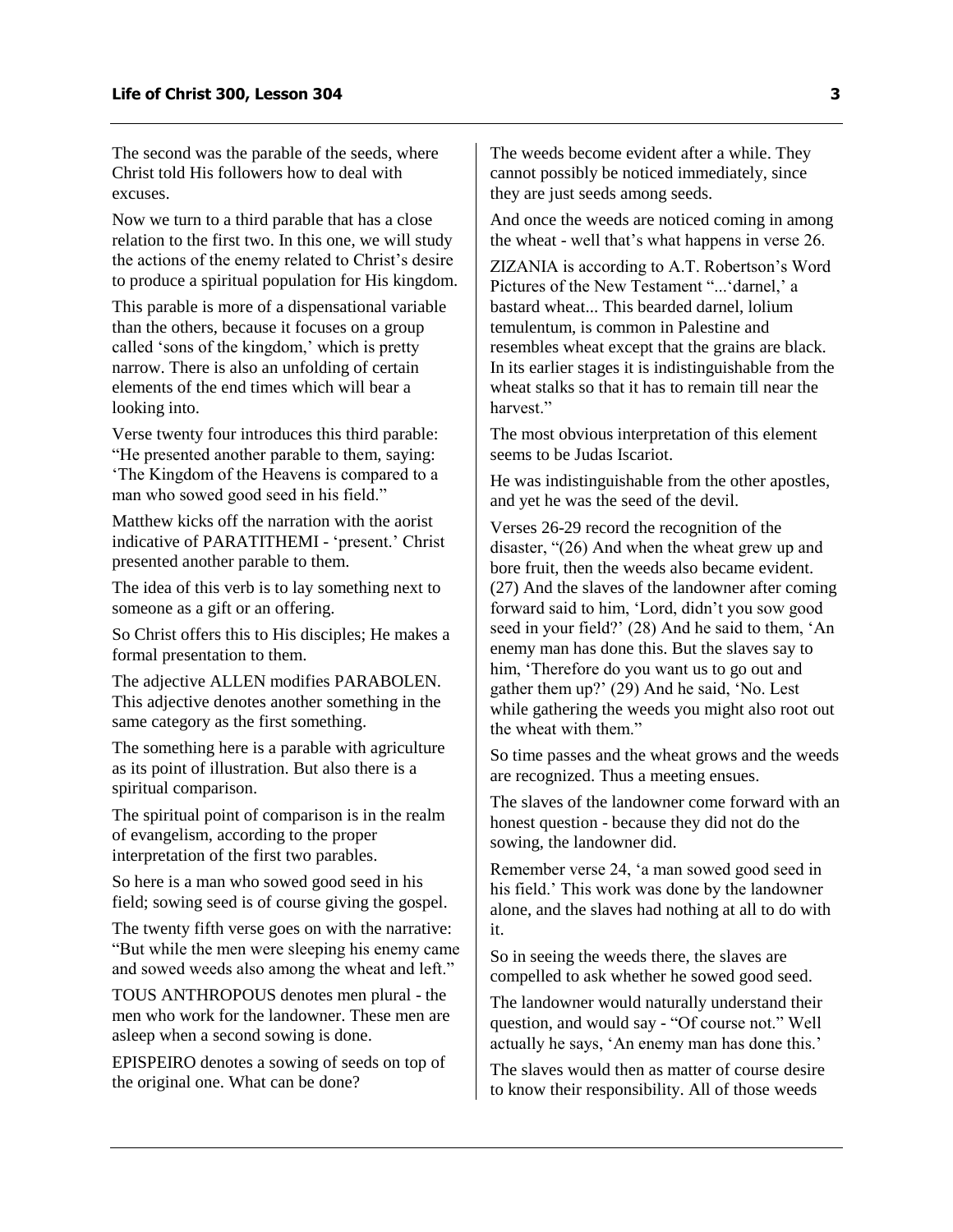would add up to an awful lot of work for them, and they need to know how it is to be done.

The landowner concludes that pulling the weeds will pull up the crop of wheat with them, and so he has a plan.

The thirtieth verse contains that plan: "Let both grow together until the harvest, and in the time of the harvest I will say to the harvesters, 'Gather first the weeds and bind them into bundles in order to burn them up; but gather the wheat into my barn."

So it turns out that the work will not fall on the slaves at all, but rather on another group of workers altogether, the harvesters.

There is some danger and loss in letting them grow together; the weeds will choke out some of the wheat as they grow. But it is better than losing the entire crop.

The weeds are to be gathered and bundled and burned first, and then the wheat is gather into the barn.

The interpretation of this parable comes in Matthew 13:36-43. Christ there identifies the elements of the parable in this way:

The one who sows the good seed is the Son of Man - Christ Himself.

The field is the world, and the good seed is the sons of the kingdom, while the weeds are the sons of the evil one.

The enemy who sowed them is the devil, and the harvest is the end of the age. The harvesters are the angels.

This does much for us in the way of understanding what is going on here, and how we can apply these truths.

How this parable applies to our function as ambassadors for Christ.

Again this parable concentrates on the issue of responsibility.

You will notice that Christ never identifies the slaves in His interpretation. They must be human beings as well, even though they do not do the work of the harvest. Perhaps they are a category of angels who do not participate in the final harvest of mankind.

The landowner is Jesus Christ, and He always plants good seed.

He plants good seed through us, His ambassadors in His absence. And He insures the goodness of the seed through the common grace ministry of God the Holy Spirit.

The good seeds are the sons of the kingdom, people who because of their belief, and more than that, because of their maturity are chosen to rule with Christ during the millennium.

Our Lord was at that time hoping to develop a ruling class, an aristocracy for His kingdom. Since He is royalty, He intended to make these mature believers His royal family.

But there was negative volition among the Jews, and they rejected His policy. Therefore the church age began.

Two timelines will help you to understand the contingency of the church age.

The Jews are positive to Christ's kingdom.

(1) Christ dies, and pays for the sins of mankind through His death on the cross.

(2) He rises again on the third day, and ascends on Pentecost to right hand of the Father, where He sits down on His own exalted throne as King of kings and Lord of lords.

(3) The tribulation ensues shortly thereafter, and continues for its 7 required years.

(4) Christ returns for the second advent, and the millennium begins, with the mature Jewish believers as co-rulers with Jesus Christ.

(5) The millennium goes on for its 1000 years and concludes after the Gog and Magog revolution.

(6) The final judgment occurs, including the judgment of all unbelievers, the judgment of all Old Testament believers, and the passing through of all believers into the eternal state.

The Jews reject Jesus Christ (the historical result).

(1) Christ dies, and pays for the sins of mankind through His death on the cross.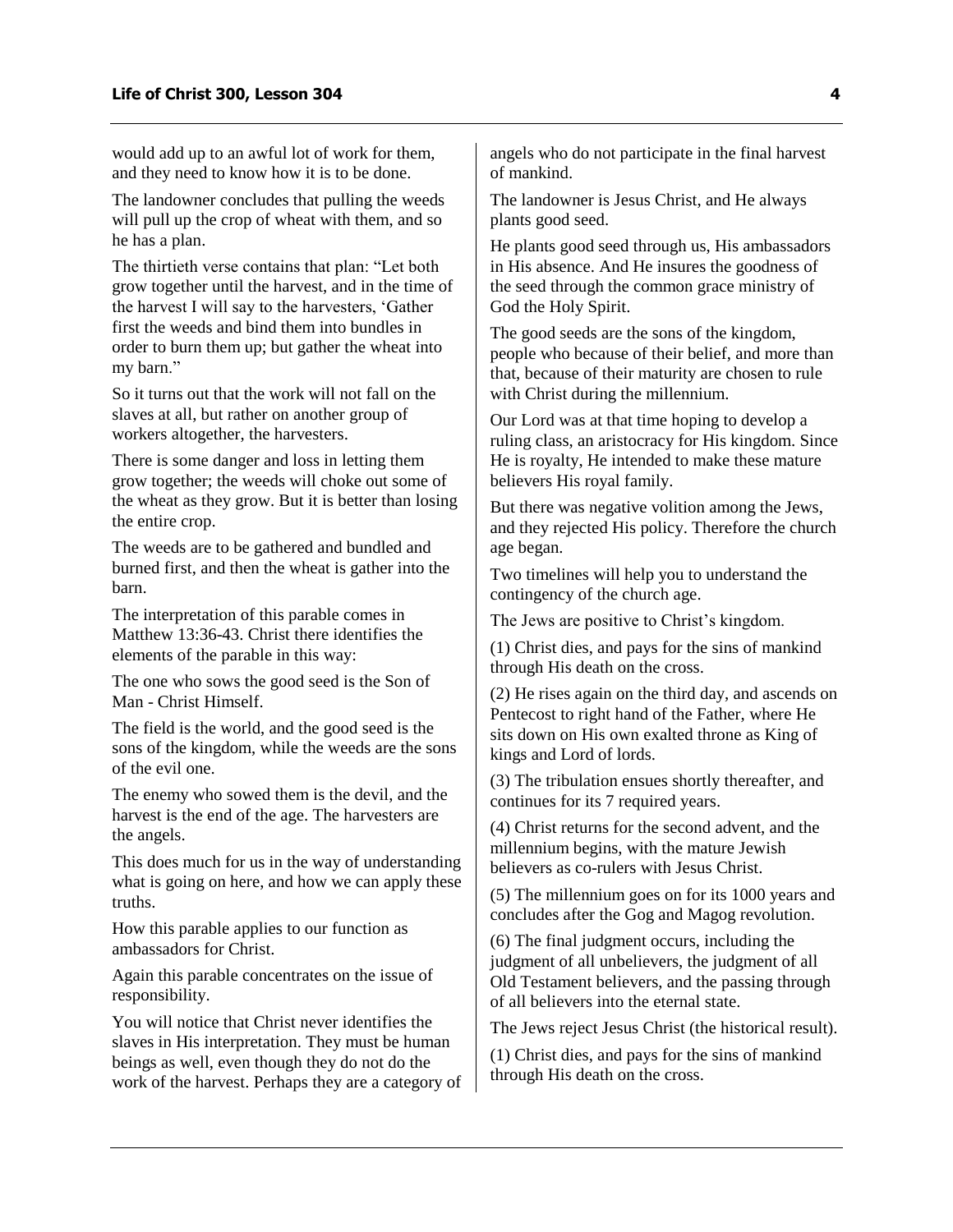(2) He rises again on the third day, and ascends on Pentecost to right hand of the Father, where He sits down on His own exalted throne as King of kings and Lord of lords.

(3) The church age follows for its appointed period of time, known only to the Father.

(4) The rapture of all church age believers ends the church age, and the tribulation ensues thereafter, and continues for its 7 required years.

(5) Christ returns for the second advent, and the millennium begins, with the mature Gentile believers from the church age as co-rulers with Jesus Christ.

(6) The millennium goes on for its 1000 years and concludes after the Gog and Magog revolution.

(7) The final judgment occurs, including the judgment of all unbelievers, the judgment of all Old Testament believers, and the passing through of all believers into the eternal state.

Jesus Christ never directly causes anyone to believe in Him or to become the sons of the kingdom; all who believe and mature do so freely and without direct cause. He does influence them through the provision of the gospel and intervention in their lives, but that is not the same as overruling volition.

The field is the world; the KOSMOS according to Matthew 13:38. In this field there are good seed and bad seed.

The good seed is planted by the Son of Man, and the bad seed is planted by the devil.

It is the desire of the Son of Man to harvest only the good wheat, the sons of the kingdom.

But this parable has a stronger grounding in dispensationalism than the others, because of the phrase 'the end of the age.'

Christ is here desiring 'sons of the kingdom,' which excludes even some believers.

The enemy man is the devil. He plants the bad seed into the world of human history.

Through his system of counterfeits and lies, through his development of false necessities, the devil deceives man.

As a result of the devil's activities, there are many false 'sons of the kingdom.'

These false sons of the kingdom are virtually indistinguishable from the true ones. They speak the same language, have the same edifice of morality, etc.

There are many today in this church age who are analogous to this. Religious and moral types who put on a personality facade that is very deceptive to their real motives and lives.

Spirituality means that you have a vital relationship with God the Father through His Son Jesus Christ. Spirituality means being consistent in fellowship and fulfilling the plan of God through persistent study of God's word under your right pastor.

The Satanic counterfeits are many and subtle.

The counterfeit gospels.

(1) Mankind is perfect, and therefore does not need a savior (this for the really stupid).

(2) Mankind is imperfect, but can save himself.

(a) Various systems of good works.

· Works of compassion, such as feeding the poor and helping the helpless.

· Works of religion, such as baptism, fervent prayer, feeling sorry for your sins, etc.

(b) Psychological growth and self-improvement.

(c) Asceticism, or giving up various things in life; even things that are perfectly acceptable in God's eyes.

(3) God does not exist, and there is no after life (communist conclusion), and therefore no need for a savior.

(4) Mankind needs a savior, but must add something to the saving work of Christ, such as works, asceticism, rites of passage, or schlock psychology, such as the baptism of the spirit, speaking in tongues, and other ecstatic experiences.

The counterfeit plan of God.

- (1) The Pseudo-purposes.
- (a) To grow psychologically.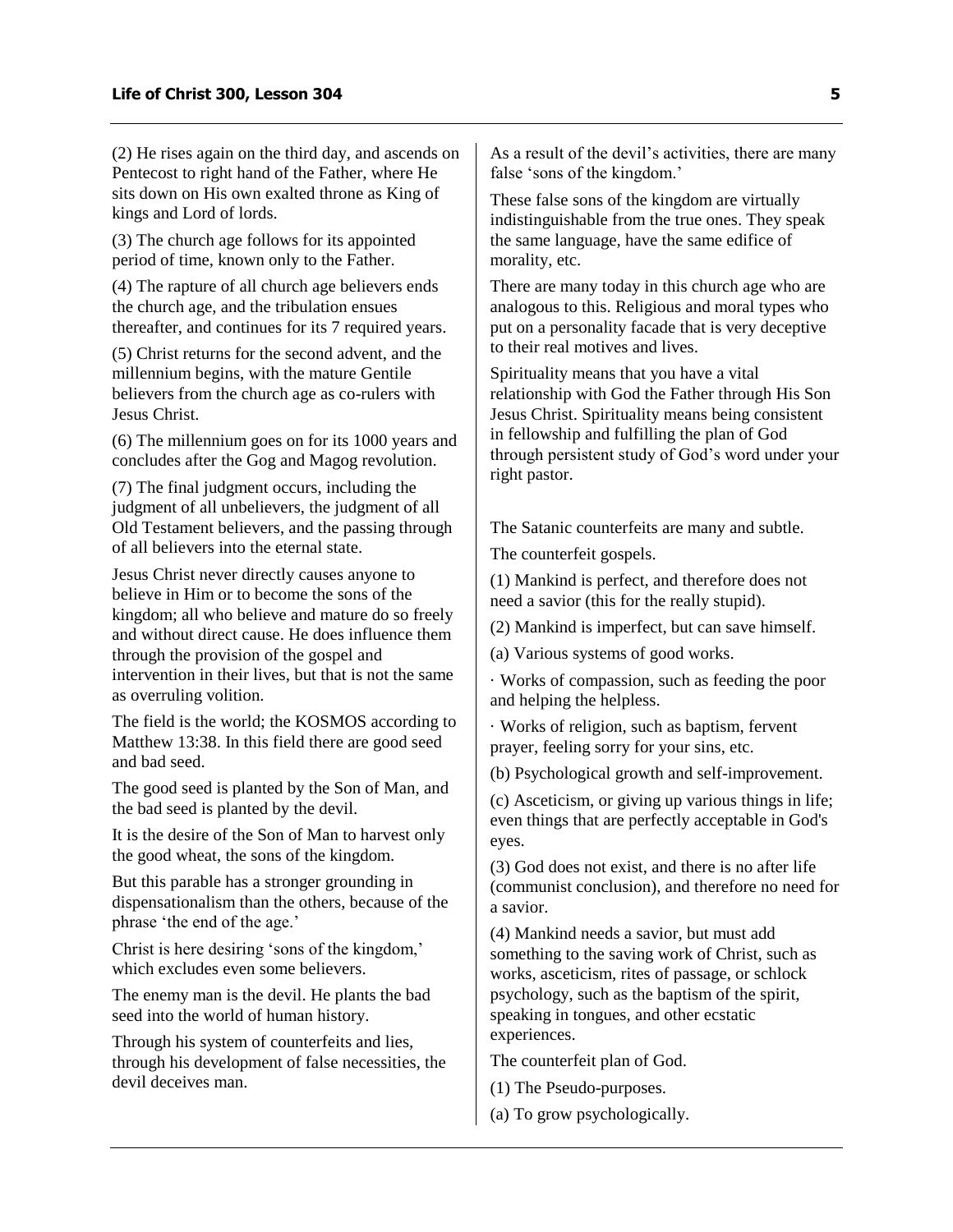(b) To witness to others and perpetuate Christianity.

(c) To do good works.

(d) To participate in the rituals of the church.

(e) To give up lots of things.

(2) Pseudo-spirituality.

(a) Spirituality by morality.

(b) Spirituality by rituality.

(c) Spirituality by good works.

(d) Spirituality by mentality.

(e) Spirituality by asceticism.

(f) Spirituality by personality and charisma.

(3) Pseudo-characteristics.

(a) Consistency in fellowship with God is replaced by consistency in the cosmic system, 1 John 1:6, "If we claim to have fellowship with him yet walk in the darkness, we lie and do not live by the truth."

(b) Spiritual self-esteem is replaced by the personal love/personal hate binary system.

(c) The personal sense of destiny is replaced by dispensational ignorance or disorientation.

(d) Contentment independent of circumstances is replaced by unhappiness and circumstantial dependency.

(e) Grace orientation is replaced by humanistic orientation.

(f) Objective mental ability is replaced by subjectivity, emotionalism, panic, and mental disability.

(g) Integrity is replaced by compromise without virtue.

(h) Humility is replaced by human arrogance.

(i) Doctrinal orientation is replaced by experiential relativism.

The historical counterfeits.

(1) Evolution replaces creationism.

(2) Revisionist histories replace consensus histories.

(3) False conclusions based on humanism replaces the concept that Jesus Christ controls history.

So Christ decides to the leave the bad wheat in the world until the final harvest.

Why do the wicked remain on planet earth? Why do the wicked prosper?

Jeremiah asked this very same question in Jeremiah 12:1, "Righteous are You, O Lord, that I would plead my case with you; indeed I would discuss matters of justice with You: why has the way of the wicked prospered? Why are all those who deal in treachery at ease?"

Jeremiah was the prophet who endured the destruction of the Jewish kingdom of Judah, the southern kingdom of the divided monarchy of Israel.

He witnessed the destruction of Jerusalem, and even remained on the ruins of that great city for a while. This is where he wrote the book of Lamentations.

Col. Thieme has suggested three reasons for this:

Identification with an invisible hero. This is the blessing by association of the mature believer.

Logistical grace blessing from God, imputed to the divine righteousness in every believer. Even wicked believers may receive logistical grace blessing.

They are evil in an evil society, and so they prosper within the framework of that society. Because it is the devil's world, Satan has the power to bless them.

All three of those reasons provide testing to believers in the plan of God. You must never get your eyes on others, because it will distract you from fulfilling the plan of God.

It is a strong temptation to feel sorry for yourself as a believer who is doing the right things and see the wicked prosper.

The temptation becomes even greater when you experience lean times by yourself.

You think to yourself: "I deserve what they are getting; they do not live the same sacrificial life that I am living for God, and yet they have everything. This is unjust.!"

Principle: the wicked cannot take their blessings with them.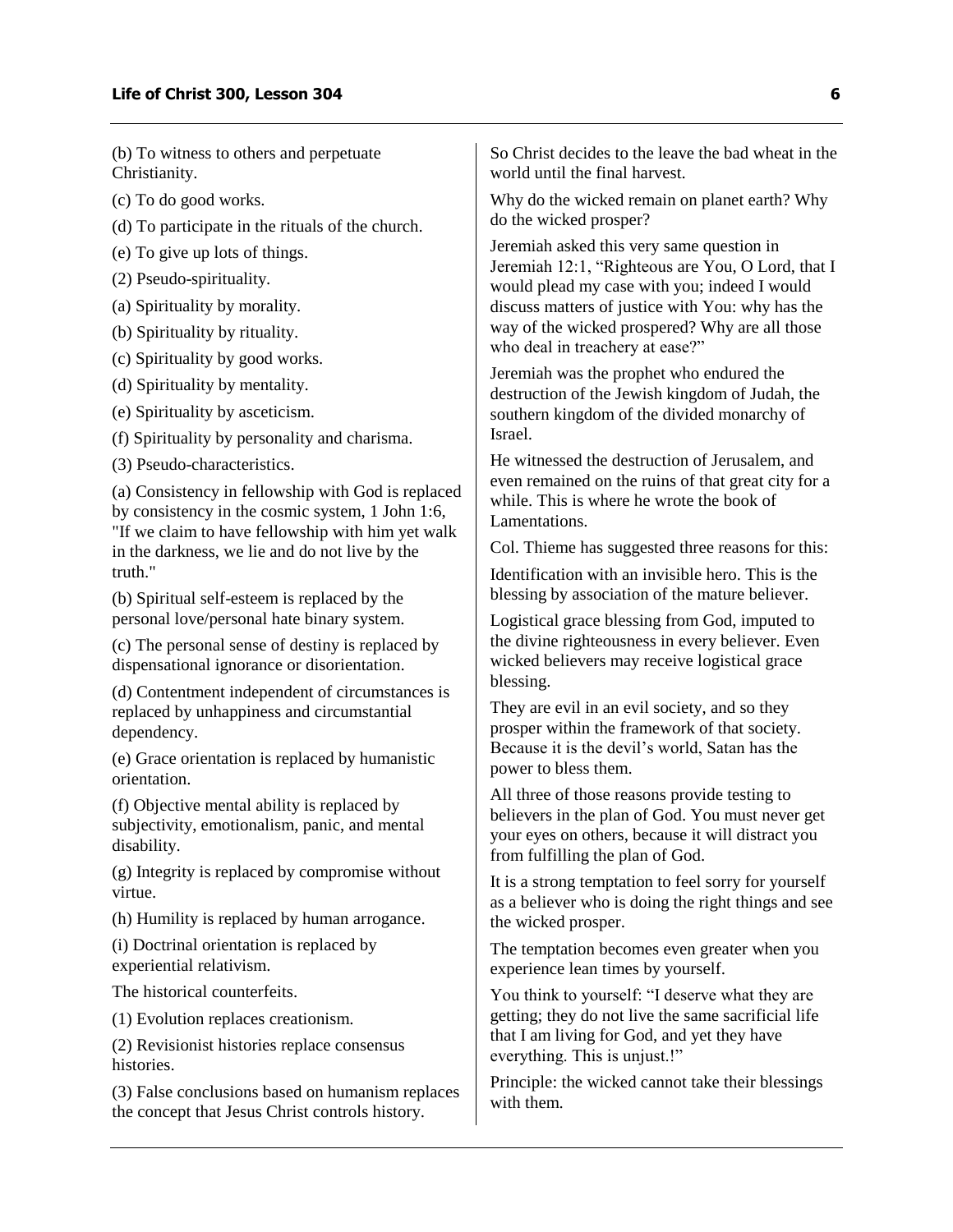Principle: God will bless you with blessings in time and in eternity; it is a promise from His integrity!

Principle: with the grace assets, you are the richest person in the world.

So God leaves the wicked on planet earth in order to provide testing to growing and mature believers.

Their blessing may become blessing for you, if you continue to focus on God's plan for you life.

Because when the wicked prosper it is a test of undeserved suffering, and it offers to do many things for you.

(1) They are designed to refine the testimony of the believer, in preparation for the witness stand, 1 Pet 1:6-9.

(2) They eliminate hidden arrogance and flaws in the character of the believer.

(3) They are a preview of what the believer can expect on the witness stand.

(4) They accelerate the spiritual growth of the believer.

(5) They develop spiritual muscle in the life of the believer.

(6) They develop personal love for God in the heart of the believer.

(7) The sufferings bring about great blessing from God, and therefore should be endured with a smiling face.

(8) It is also a good idea to keep in mind that you are suffering for the sake of the one that saved you, Philippians 1:29, "For it has been granted to you on behalf of Christ not only to believe on him, but also to suffer for Him"

Should you become distracted by the prosperous wicked, you will lose your blessings for time and eternity.

(1) The wicked lack capacity for blessing. They do not enjoy what they have and are filled with fear about losing them.

(2) Death waits ominously to devour them and all the blessings that they have. Their prosperity will be completely ravaged by death.

Death has no victory over the believer in Jesus Christ, 1 Corinthians 15:54-55, "(54) But when this perishable will have put on the imperishable, and this mortal will have put on immortality, then will come about the saying that is written, 'Death is swallowed up in victory. (55) 'O death, where is your victory? O death, where is your sting?'"

AA. The final verses of this passage give us a reason to undertake a quick review of eschatology.

The purpose of the end times is to bring final glory to God in the angelic appeal trial. The end times follow the outline of the closing phases of a trial.

The tribulation forms the final arguments of Satan. It is his presentation of the earth's environment under his complete control. This will turn into an unmitigated disaster, because Satan, though the most brilliant of a brilliant race, is not capable of ruling this planet, even when everything is under his control.

(1) The tribulation begins with the rapture of the church. This is where all church age believers are taken from the earth and meet Jesus Christ in the physical universe. It is there that they will receive their resurrection bodies.

(2) The second advent of Jesus Christ ends the tribulation. The battle of Armageddon results in the total destruction of the armies of Satan, and he and his fallen angel minions are imprisoned in the Abyss. Thence follows two judgments.

(a) The baptism of fire, which is the judgment of all unbelievers of the tribulation, both Jew and Gentile, Matthew 25:31-46; Ezekiel 20:33-48.

(b) The evaluation of all tribulational believers, both Jew and Gentile, Matthew 25:31-46; Daniel  $12:2-3$ .

The millennial rule of Jesus Christ forms the closing arguments of God in the angelic appeal trial.

(1) With the fallen angels bound, and Christ together with the mature believers from the church age ruling over the planet, the environment is truly fantastic. The establishment code for the millennium has total and successful implementation.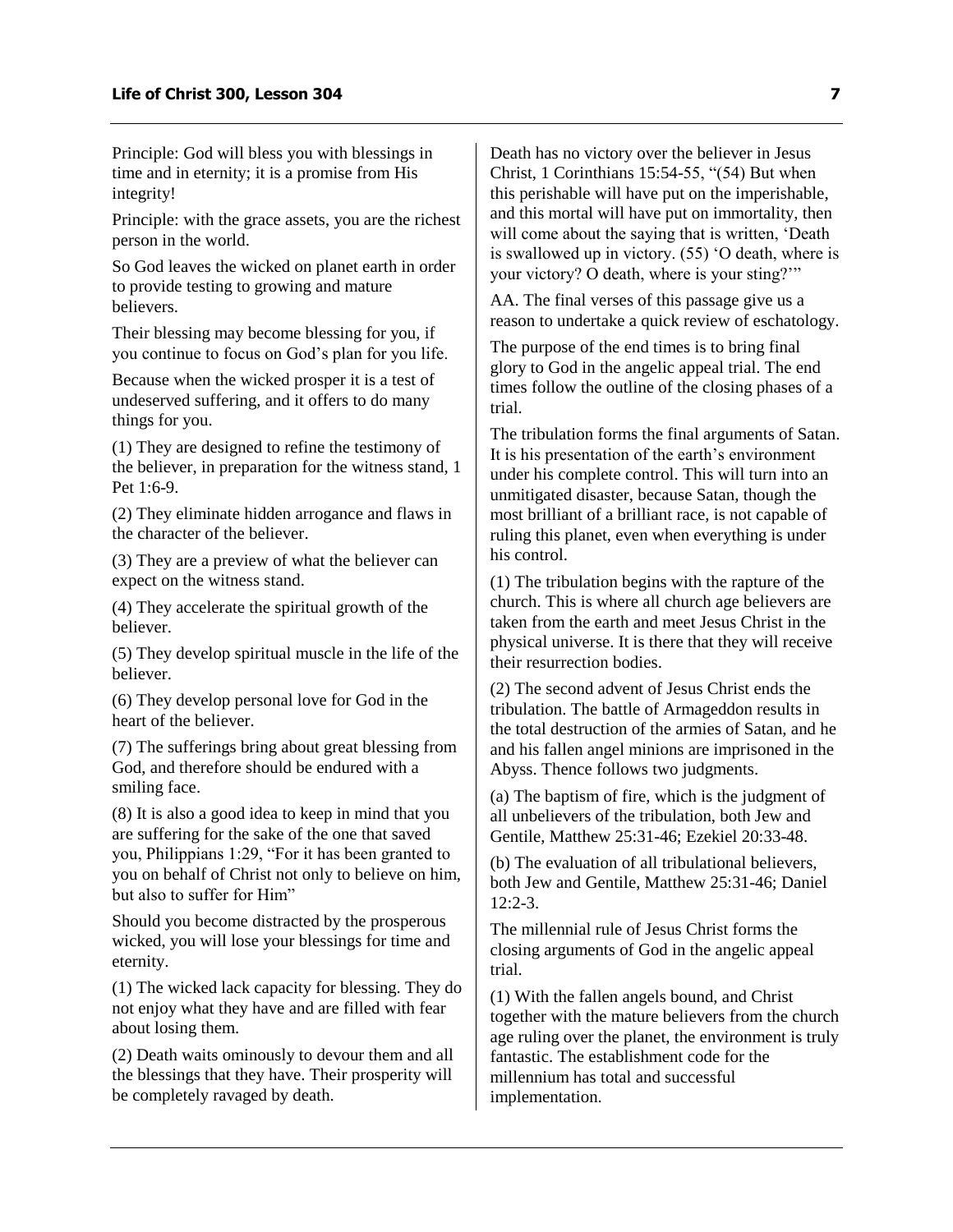(2) There is no more war, and on top of that, there is prosperity of every kind. Man and nature will live in complete harmony.

(3) This makes a complete rebuttal of the chaos of the Satanic attempts at perfect environment.

And then there is a final judgment. At the great white throne, there are three categories of judgments.

(1) The judgment of believers.

(a) All believers who lived before the incarnation, both Jew and Gentile, are judged at this time.

(b) All Millennial believers are judged at this time.

(2) The judgment of unbelievers. All unbelievers in history, except those of the tribulation, are judged at this time. Matthew 25:3146, Ezekiel 20:3238, Revelation 20:7-10.

(3) The judgment of all fallen angels at the end of the Millennium. Their sentence was passed before time began, but its execution is not carried out until the end of human history.

So now we have a frame of reference for the last part of what Christ says. "(41) The Son of Man will send His angels, and they will gather from His kingdom all the stumbling blocks and those who manufacture lawlessness (42) and they will cast them into the furnace of fire; in that place there will be the weeping and the gnashing of the teeth. (43) Then the righteous will shine forth like the sun in the kingdom of their Father. The one who has ears, let him hear.""

This is the end of the millennial kingdom, where all the unbelievers of the millennium are gathered up and judged.

They are cast into the furnace of Fire, where there will be [forever] the weeping and gnashing of teeth.

But the righteous enter into eternal bliss with the Father; they will shine forth like the sun in the kingdom of the Father.

And then Christ finishes with the exhortation toward hearing.

BB. And this is the true application of the parable: it is the business of the Son of Man to execute

final judgment on all the people of the world. He has not given us that authority at all.

Blanket judgment is when you conclude that someone is beyond the point of no return.

There is no such as that of someone who is beyond the ability of grace. God's grace can always act as long as that someone is alive and able to comprehend truth in an academic sense.

Therefore, unless the matter is a case for the establishment authorities, or within a realm of our personal responsibility, we are to stay clear of judging.

The Bible issues stern warnings about judgment. Listen to a few:

Matthew 7:1-2 "'Do not judge, or you too will be judged. For in the same way you judge others, you will be judged, and with the measure you use, it will be measured to you."

You receive Divine discipline for the mental attitude sin.

You receive Divine discipline for the verbal sin.

You receive Divine discipline for the sin of the other person.

It is not worth it.

Romans 14:10-13, "You, then, why do you judge your brother? Or why do you look down on your brother? For we will all stand before God's judgment seat. It is written: "'As surely as I live,' says the Lord, 'every knee will bow before me; every tongue will confess to God.' So then, each of us will give an account of himself to God. Therefore let us stop passing judgment on one another. Instead, make up your mind not to put any stumbling block or obstacle in your brother's way."

1 Corinthians 4:5, "Therefore judge nothing before the appointed time; wait till the Lord comes. He will bring to light what is hidden in darkness and will expose the motives of men's hearts. At that time each will receive his praise from God."

Ultimately, the right to judge is reserved for our Lord Jesus Christ, who will judge all church age believers at the judgement seat of Christ.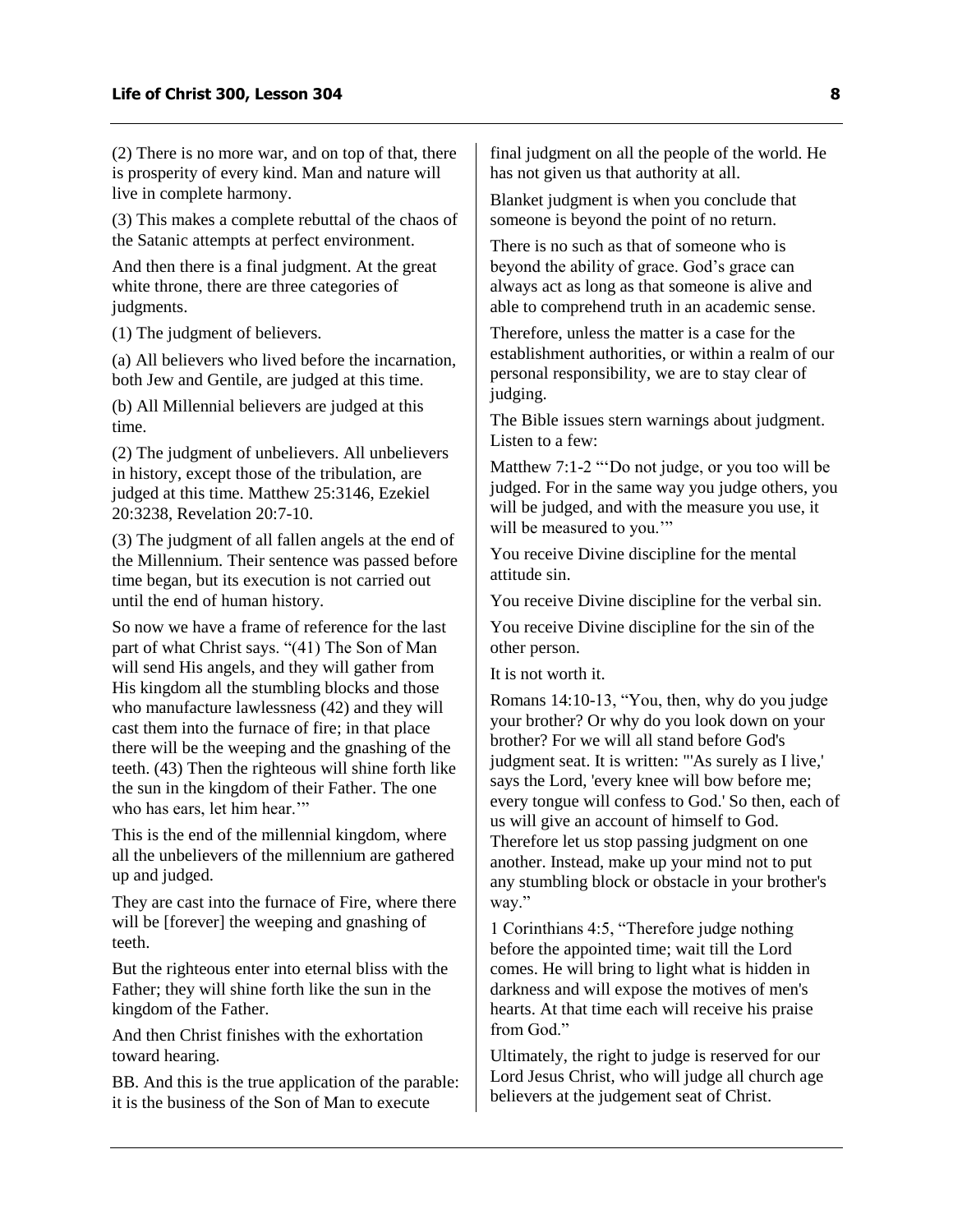Many times, people will judge because they fear they will not be vindicated. When you have confidence in the justice of God, then this fear will be removed.

Jesus Christ will be perfectly fair at the judgment seat. No detail will escape His attention.

Jesus Christ is the only person who is perfectly qualified to judge the human race. He died for those sins. He, too lived a human life, and was tempted far beyond what we will ever encounter.

When we overstep the boundaries of our legitimate right to judge, then we presume to take the place of Jesus Christ. James 4:12, "There is only one Lawgiver and Judge, the one who is able to save and destroy. But you--who are you to judge your neighbor?"

#### <span id="page-10-0"></span>**Parable of the Mustard Seed**

Matthew 13:31-32

"(31) He presented another parable to them, saying, 'The kingdom of the heavens is like a mustard seed, which a man after taking sowed in his field; (32) which is the smallest of all the seeds but whenever it has grown is greater than the garden plants and becomes a tree, so that the birds of the heaven come and rest in its branches."

#### Mark 4:30-32

"(30) And He was saying, 'How should we liken the kingdom of God, or in what way should we place it? (31) [It is] like a mustard seed, which whenever it might be sown upon the earth, though it is smaller than all of the seeds of those upon the earth, (32) yet whenever it is sown, comes up and becomes greater than all of the garden plants and forms large branches, so that the birds of the heaven are able to rest under its shade."

Introduction.

Well, another parable from the agricultural frame of reference; this from the herb garden at the house and not the crop in the field. This may more properly be a city or town parable than a country parable.

Christ does not interpret this parable - He considers that part of it obvious, and so leaves it to

the reader. But we are not left without the ability of comparison.

The previous parable was the parable of the weeds, where the good seeds are the sons of the kingdom.

In the parable of the sower, the seeds represent the gospel. But our present parable follows more closely on the weeds, and so we should take that as the principle of greater influence.

Again Mark uses the Greek imperfect tense of the verb 'LEGO,' 'to say.' The imperfect tense tells us that Christ spoke this parable to the disciples again and again.

This would account for the apparent discrepancies between Matthew's and Mark's accounts.

The language differs somewhat significantly between the accounts; but if they record two separate statements of the parable at about the same time, there is no difficulty at all.

Exposition.

Mark employs a combination of grammar that is called the deliberative subjunctive. Its purpose is rhetorical and it generally ponders an ethical theme. The deliberative subjunctive puts a question in the subjunctive mood.

This serves as a rhetorical device; a way to get your audience thinking about what you are saying.

This deliberative question has Christ asking His audience - 'What is the right way to illustrate the kingdom of heaven?'

When He goes on with the illustration of the mustard seed, you immediately assume that this is the perfect illustration of the kingdom of heaven.

The essence of this parable is easy.

The mustard seed is a small seed.

Surprisingly, it grows into the greatest of all the garden plants (those known to the people of Christ's geography).

It becomes useful to the birds as a home and for shade.

Let's look at some of the details.